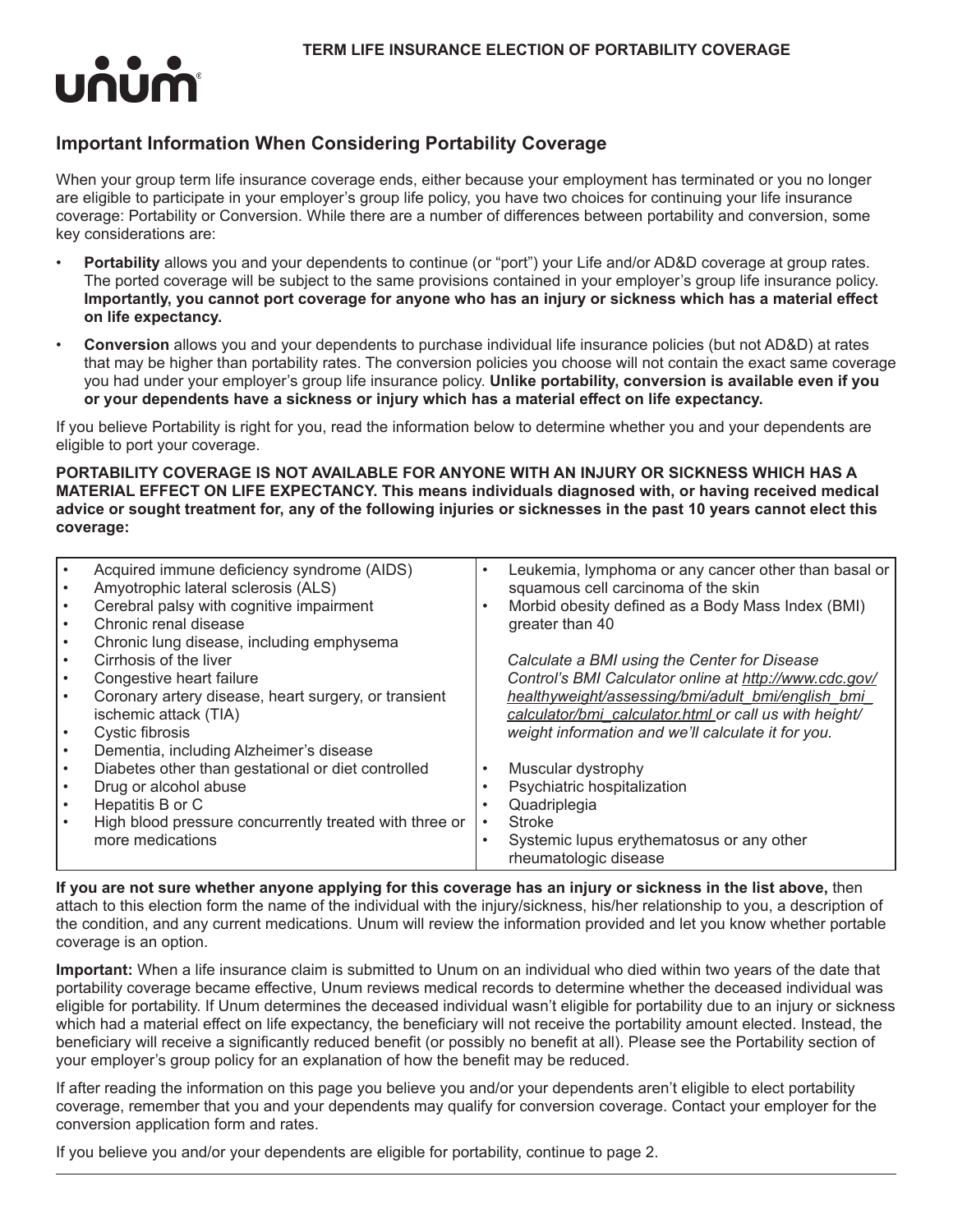# **Important Information**

# **What type of coverage can be ported?**

- **Basic Life** is insurance that your employer provided for you when you were in active employment.
- **Supplemental Life** is insurance elected by you for which you paid the premiums when you were in active employment.
- **AD&D** is Accidental Death & Dismemberment coverage and may not exceed Life coverage.

#### **What are your employer's responsibilities?**

- Fully complete Section 1 on page 3 of this election form and provide it to the employee. Incomplete election forms may result in a denial of coverage.
- Provide the portability rate table to the employee.

### **What are your responsibilities as the employee?**

- Complete Section 2 on page 3 and the Beneficiary Designation Form on page 4. Incomplete forms may be denied.
- Portable coverage is available in amounts up to your current coverage amounts without evidence of insurability but cannot exceed \$750,000 across all Unum Life and AD&D coverages, the lesser of 5x salary or \$750,000 or the maximum allowed under your plan across all Unum Life and AD&D coverages combined.
- If you wish to elect coverage in an amount other than your current coverage amount, provide the requested amounts. Coverage is subject to the minimum and maximum limits provided in the employer's policy. Contact your employer for a copy of the group life insurance policy.
- Please remember to (1) include your ACH form; (2) sign and date page 3 of this election form; (3) designate a beneficiary on page 4; and (4) retain a copy of this entire form for your records.
- Mail pages 3 and 4 of this election form to the address listed at the top of page 3.

### **What should you know when completing your Beneficiary Designation Form?**

- **Primary Beneficiary(ies)** means the person(s) you choose to receive your insurance benefits. Please specify the percentage of the benefit you want paid to each beneficiary; these percentages should total 100%. If any primary beneficiary is disqualified or dies before you, his/her percentage of the benefit will be paid to the remaining primary beneficiary(ies).
- **Contingent Beneficiary(ies)** means the person(s) you choose to receive your insurance benefits only if all primary beneficiaries are disqualified or die before you. Please specify the percentage of the benefit you want paid to each beneficiary; these percentages should total 100%. If any contingent beneficiary is disqualified or dies before you, his/ her percentage of the benefit will be paid to the remaining contingent beneficiary(ies).
- **Minor Beneficiary(ies)**  When you designate minors as beneficiaries, it is important to understand that insurance benefits may not be released to a minor child. They may, however, be paid to a child's court-appointed financial guardian. The regulations governing minor beneficiaries vary by state.
- **Trust**  You may designate a valid trust as a beneficiary.
- **Updates to Your Beneficiary Designation**  You can change your beneficiary designation at any time. You may wish to review your designation periodically.
- **Consult an Attorney** This information is not intended to be relied on as legal advice. You may wish to get the assistance of an attorney to help ensure your beneficiary designation correctly reflects your intentions.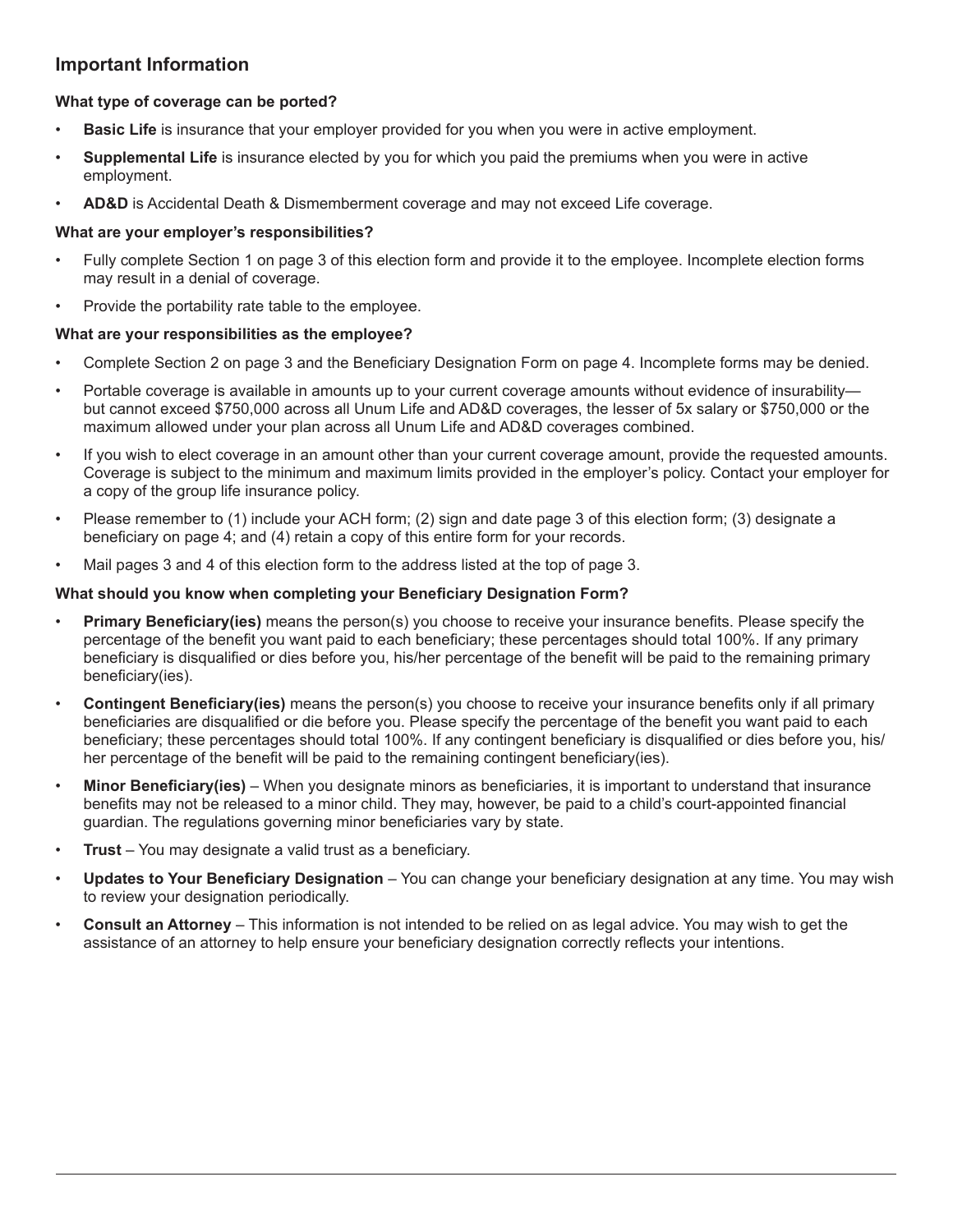

# **TERM LIFE INSURANCE ELECTION OF PORTABILITY COVERAGE**

Submit to: Unum Life Insurance Company of America (Unum) Portability Unit **2211 Congress Street, Portland, ME 04122 • 1-800-421-0344 • Fax 207-575-2993** 

| Company Name:                   |                                                                                                                                                                               |  |                                                                                                                                                                                                                                                                                                                                                                                                                                                                                                                                             |             | Policy Number                                           |  |                                      |                                |                 |  | <b>Division</b>                        |                  | Class                                           |  |
|---------------------------------|-------------------------------------------------------------------------------------------------------------------------------------------------------------------------------|--|---------------------------------------------------------------------------------------------------------------------------------------------------------------------------------------------------------------------------------------------------------------------------------------------------------------------------------------------------------------------------------------------------------------------------------------------------------------------------------------------------------------------------------------------|-------------|---------------------------------------------------------|--|--------------------------------------|--------------------------------|-----------------|--|----------------------------------------|------------------|-------------------------------------------------|--|
|                                 |                                                                                                                                                                               |  |                                                                                                                                                                                                                                                                                                                                                                                                                                                                                                                                             |             |                                                         |  |                                      |                                |                 |  |                                        |                  |                                                 |  |
|                                 | Employee Name (Last, First, MI):                                                                                                                                              |  |                                                                                                                                                                                                                                                                                                                                                                                                                                                                                                                                             |             | Policy Number                                           |  |                                      |                                |                 |  | <b>Division</b>                        |                  | Class                                           |  |
|                                 |                                                                                                                                                                               |  |                                                                                                                                                                                                                                                                                                                                                                                                                                                                                                                                             |             |                                                         |  |                                      |                                |                 |  |                                        |                  |                                                 |  |
|                                 | Date Coverage Ends (mm/dd/yyyy):                                                                                                                                              |  | Insured on disability or sick leave<br>when terminated?                                                                                                                                                                                                                                                                                                                                                                                                                                                                                     |             | Reason for Loss of Coverage:<br>□ Terminated Employment |  |                                      |                                |                 |  |                                        |                  |                                                 |  |
| <b>Current Annual Earnings:</b> |                                                                                                                                                                               |  | $\Box$ Yes* $\Box$ No<br>*If Yes, date premium paid to:                                                                                                                                                                                                                                                                                                                                                                                                                                                                                     |             | $\Box$ Retired<br>□ Other, Explain                      |  |                                      |                                |                 |  | $\Box$ Reduced Hours (must be working) |                  |                                                 |  |
|                                 |                                                                                                                                                                               |  | Fill in Current Coverage Amounts for Each Insured and Insurance Type                                                                                                                                                                                                                                                                                                                                                                                                                                                                        |             |                                                         |  |                                      |                                |                 |  |                                        |                  |                                                 |  |
| Insured Type                    | <b>Basic Life</b>                                                                                                                                                             |  | Supplemental Life                                                                                                                                                                                                                                                                                                                                                                                                                                                                                                                           |             | Basic AD&D                                              |  |                                      |                                |                 |  |                                        |                  | Supplemental AD&D                               |  |
| Employee                        |                                                                                                                                                                               |  |                                                                                                                                                                                                                                                                                                                                                                                                                                                                                                                                             |             |                                                         |  |                                      |                                |                 |  |                                        |                  |                                                 |  |
| Spouse                          |                                                                                                                                                                               |  |                                                                                                                                                                                                                                                                                                                                                                                                                                                                                                                                             |             |                                                         |  |                                      |                                |                 |  |                                        |                  |                                                 |  |
| Child                           |                                                                                                                                                                               |  |                                                                                                                                                                                                                                                                                                                                                                                                                                                                                                                                             |             |                                                         |  |                                      |                                |                 |  |                                        |                  |                                                 |  |
| Plan Administrator Name:        |                                                                                                                                                                               |  |                                                                                                                                                                                                                                                                                                                                                                                                                                                                                                                                             |             | Plan Administrator Signature:                           |  |                                      |                                |                 |  |                                        |                  |                                                 |  |
|                                 | Plan Administrator Telephone Number:                                                                                                                                          |  |                                                                                                                                                                                                                                                                                                                                                                                                                                                                                                                                             |             | Plan Administrator Email:                               |  |                                      |                                |                 |  |                                        |                  |                                                 |  |
|                                 | <b>EMPLOYEE COMPLETES SECTION 2</b>                                                                                                                                           |  |                                                                                                                                                                                                                                                                                                                                                                                                                                                                                                                                             |             |                                                         |  |                                      |                                |                 |  |                                        |                  |                                                 |  |
|                                 | Insured Mailing Address (Street, PO Box, City, State, Zip):                                                                                                                   |  |                                                                                                                                                                                                                                                                                                                                                                                                                                                                                                                                             |             |                                                         |  |                                      |                                | Home Telephone: |  | Alternate Telephone:                   |                  |                                                 |  |
| Insured Social Security Number: |                                                                                                                                                                               |  | Insured Date of Birth (mm/dd/yyyy):                                                                                                                                                                                                                                                                                                                                                                                                                                                                                                         |             |                                                         |  | Gender:<br>$\Box$ Male $\Box$ Female |                                |                 |  |                                        |                  |                                                 |  |
| Spouse Name:                    |                                                                                                                                                                               |  | Spouse Date of Birth (mm/dd/yyyy):                                                                                                                                                                                                                                                                                                                                                                                                                                                                                                          |             |                                                         |  | Spouse Social Security Number:       |                                |                 |  |                                        |                  |                                                 |  |
| Child Name:                     |                                                                                                                                                                               |  | Date of Birth: *                                                                                                                                                                                                                                                                                                                                                                                                                                                                                                                            | Child Name: |                                                         |  |                                      |                                |                 |  |                                        | Date of Birth: * |                                                 |  |
| Child Name:                     |                                                                                                                                                                               |  | Date of Birth: *<br>Child Name:                                                                                                                                                                                                                                                                                                                                                                                                                                                                                                             |             |                                                         |  | Date of Birth: *                     |                                |                 |  |                                        |                  |                                                 |  |
|                                 |                                                                                                                                                                               |  | Check the policy or your certificate. Dependent eligibility is subject to age, student and/or marriage status.                                                                                                                                                                                                                                                                                                                                                                                                                              |             |                                                         |  |                                      |                                |                 |  |                                        |                  |                                                 |  |
|                                 | Have you used tobacco products<br>in the past twelve months? $\Box$ Yes $\Box$ No                                                                                             |  |                                                                                                                                                                                                                                                                                                                                                                                                                                                                                                                                             |             |                                                         |  |                                      |                                |                 |  | Has your spouse used tobacco products  |                  | in the past twelve months? $\Box$ Yes $\Box$ No |  |
|                                 |                                                                                                                                                                               |  | Fill in Requested Coverage Amounts for Each Insured and Insurance Type - coverages left blank will result in a coverage<br>amount of \$0. Coverage reduces according to your employer's group insurance policy.                                                                                                                                                                                                                                                                                                                             |             |                                                         |  |                                      |                                |                 |  |                                        |                  |                                                 |  |
| Insured Type                    | <b>Basic Life</b>                                                                                                                                                             |  | Supplemental Life                                                                                                                                                                                                                                                                                                                                                                                                                                                                                                                           |             | Basic AD&D                                              |  |                                      |                                |                 |  |                                        |                  | Supplemental AD&D                               |  |
| Employee                        |                                                                                                                                                                               |  |                                                                                                                                                                                                                                                                                                                                                                                                                                                                                                                                             |             |                                                         |  |                                      |                                |                 |  |                                        |                  |                                                 |  |
| Spouse                          |                                                                                                                                                                               |  |                                                                                                                                                                                                                                                                                                                                                                                                                                                                                                                                             |             |                                                         |  |                                      |                                |                 |  |                                        |                  |                                                 |  |
| Child                           |                                                                                                                                                                               |  |                                                                                                                                                                                                                                                                                                                                                                                                                                                                                                                                             |             |                                                         |  |                                      |                                |                 |  |                                        |                  |                                                 |  |
|                                 | $\Box$ I am opting out of monthly payments and want to pay:<br>I understand and agree to the following:<br>and is subject to satisfaction of the conditions provided therein. |  | ALL PREMIUMS TO BE PAID MONTHLY VIA AUTOMATIC PAYMENT. Please complete and send in the enclosed Authorization<br>and Agreement for Automatic Payments form with your application.<br>$\Box$ Quarterly (Every three months) $\Box$ Semi-Annually (Every six months) $\Box$ Annually (One time per year)<br>Any coverage chosen on this election form will be issued in accordance with the portability provision contained in the employer's Unum<br>group term life coverage and/or Accidental Death and Dismemberment insurance coverage u |             |                                                         |  |                                      |                                |                 |  |                                        |                  |                                                 |  |
|                                 |                                                                                                                                                                               |  | Portable coverage will be effective the first of the month after your group coverage ends subject to your applying for portable coverage<br>for yourself and your dependents within 31 days after the date your group coverage ends.                                                                                                                                                                                                                                                                                                        |             |                                                         |  |                                      |                                |                 |  |                                        |                  |                                                 |  |
|                                 |                                                                                                                                                                               |  | HAVING READ AND UNDERSTOOD THE "IMPORTANT INFORMATION WHEN CONSIDERING PORTABILITY COVERAGE"<br>SECTION ON PAGE 1 OF THIS FORM, I CERTIFY THAT NEITHER I NOR MY DEPENDENTS HAVE AN INJURY OR SICKNESS<br>WHICH HAS A MATERIAL EFFECT ON LIFE EXPECTANCY. I UNDERSTAND UNUM IS RELYING ON THIS CERTIFICATION AS A<br><b>MATERIAL CONDITION TO ITS AGREEMENT TO PROVIDE COVERAGE.</b>                                                                                                                                                         |             |                                                         |  |                                      |                                |                 |  |                                        |                  |                                                 |  |
|                                 |                                                                                                                                                                               |  | If Unum determines that an injury or sickness has a material effect on life expectancy, as of the date portable coverage was elected,<br>benefits may be reduced to the amount of coverage available under the current policy's conversion privilege.                                                                                                                                                                                                                                                                                       |             |                                                         |  |                                      |                                |                 |  |                                        |                  |                                                 |  |
| Insured Signature:              |                                                                                                                                                                               |  | Today's Date (mm/dd/yyyy):                                                                                                                                                                                                                                                                                                                                                                                                                                                                                                                  |             |                                                         |  |                                      | <b>Insured's Email Address</b> |                 |  |                                        |                  |                                                 |  |
|                                 |                                                                                                                                                                               |  | Please remember to complete and send in your beneficiary designation with this application. Please retain a copy for your records.                                                                                                                                                                                                                                                                                                                                                                                                          |             |                                                         |  |                                      |                                |                 |  |                                        |                  |                                                 |  |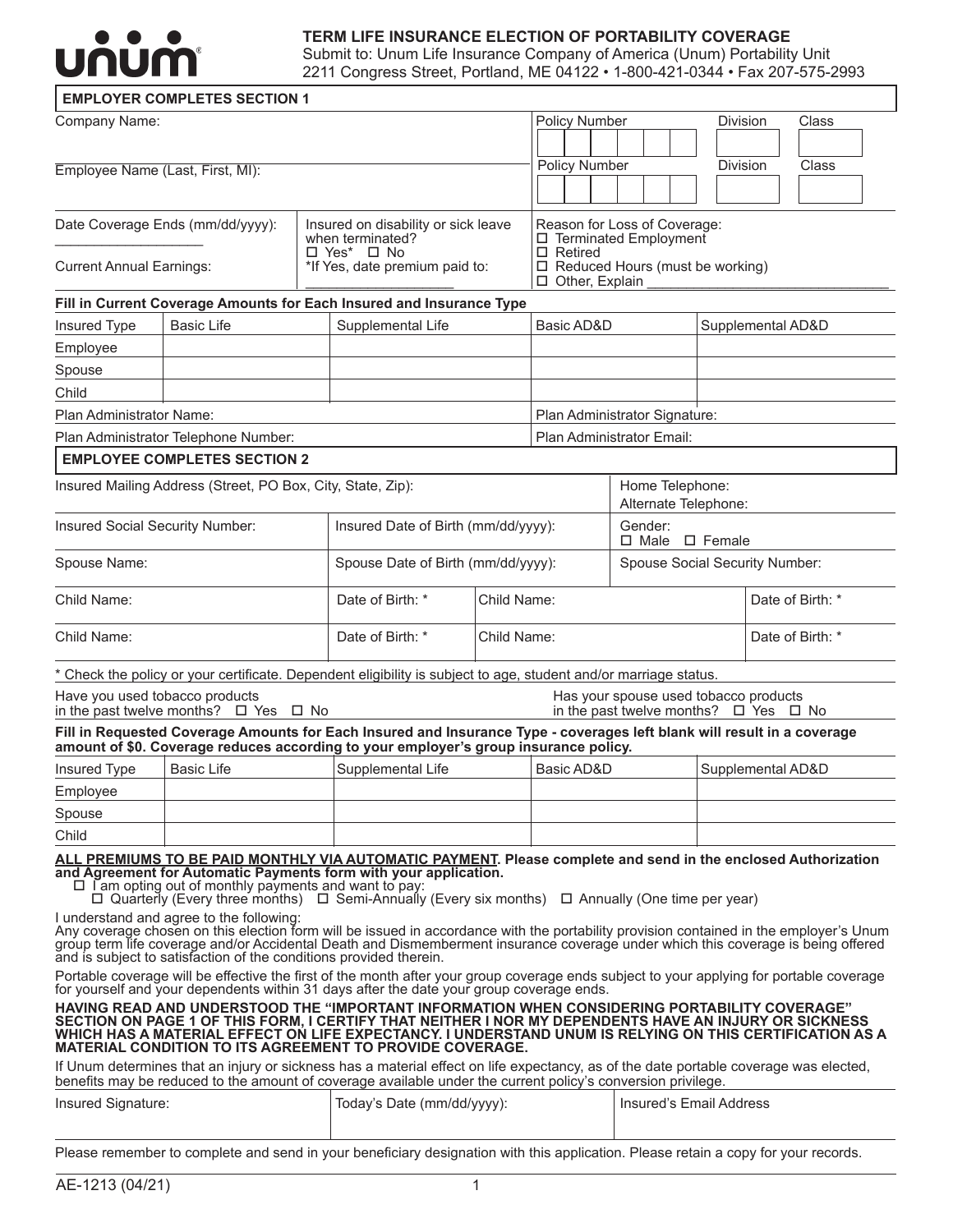

### **PORTABILITY BENEFICIARY DESIGNATION FORM**

2211 Congress Street Portland Maine 04122 Phone: 1-800-421-0344 Fax: 207-575-2993

**Instructions:** Please complete, sign and date this form to designate your beneficiary(ies) or to change your existing beneficiary(ies). This form cancels all prior designations. If more than one beneficiary is named and no percentages are indicated, payment will be made to them in equal shares. If there are more than three (3) primary and/or contingent beneficiaries, please attach a separate sheet of paper.

### **PART 1: Information About You**

Name (Last Name, Suffix, First Name, MI)

| <b>Social Security Number</b> |  |  |  |  |  |
|-------------------------------|--|--|--|--|--|
|                               |  |  |  |  |  |

Ļ

Policy Number Division

**PART 2: Primary Beneficiary (ies)**

I choose the person(s) named below to be the primary beneficiary(ies) of the Life Insurance benefits that may be payable at the time of my death. If any primary beneficiary(ies) is disqualified or dies before me, his/her percentage of this benefit will be paid to the remaining primary beneficiary(ies).

| Name & Address | Telephone<br>Number | Relationship | Social Security<br>Number | Date of<br><b>Birth</b> | Percent           |
|----------------|---------------------|--------------|---------------------------|-------------------------|-------------------|
|                |                     |              |                           |                         |                   |
|                |                     |              |                           |                         |                   |
|                |                     |              |                           |                         |                   |
|                |                     |              |                           |                         |                   |
|                |                     |              |                           |                         |                   |
|                |                     |              |                           |                         |                   |
|                |                     |              |                           |                         | <b>Total Must</b> |

**Equal 100%**

# **PART 3: Contingent Beneficiary (ies)**

If **all** primary beneficiaries are disqualified or die before me, I choose the person(s) named below to be my contingent beneficiary(ies).

| Name & Address | Telephone<br>Number | Relationship | Social Security<br>Number | Date of<br><b>Birth</b> | Percent                                |
|----------------|---------------------|--------------|---------------------------|-------------------------|----------------------------------------|
|                |                     |              |                           |                         |                                        |
|                |                     |              |                           |                         |                                        |
|                |                     |              |                           |                         |                                        |
|                |                     |              |                           |                         |                                        |
|                |                     |              |                           |                         |                                        |
|                |                     |              |                           |                         |                                        |
|                |                     |              |                           |                         | <b>Total Must</b><br><b>Equal 100%</b> |

#### **PART 4: Signature**

# **X**

#### \_\_\_\_\_\_\_\_\_\_\_\_\_\_\_\_\_\_\_\_\_\_\_\_\_\_\_\_\_\_\_\_\_\_\_\_\_\_\_\_\_\_\_\_\_\_\_\_\_\_\_\_\_\_\_\_\_\_\_\_\_\_ \_\_\_\_\_\_\_\_\_\_\_\_\_\_\_\_\_\_\_\_\_\_\_\_\_\_\_\_\_\_\_\_ **Signature Date**

Unum is a registered trademark and marketing brand of Unum Group and its insuring subsidiaries.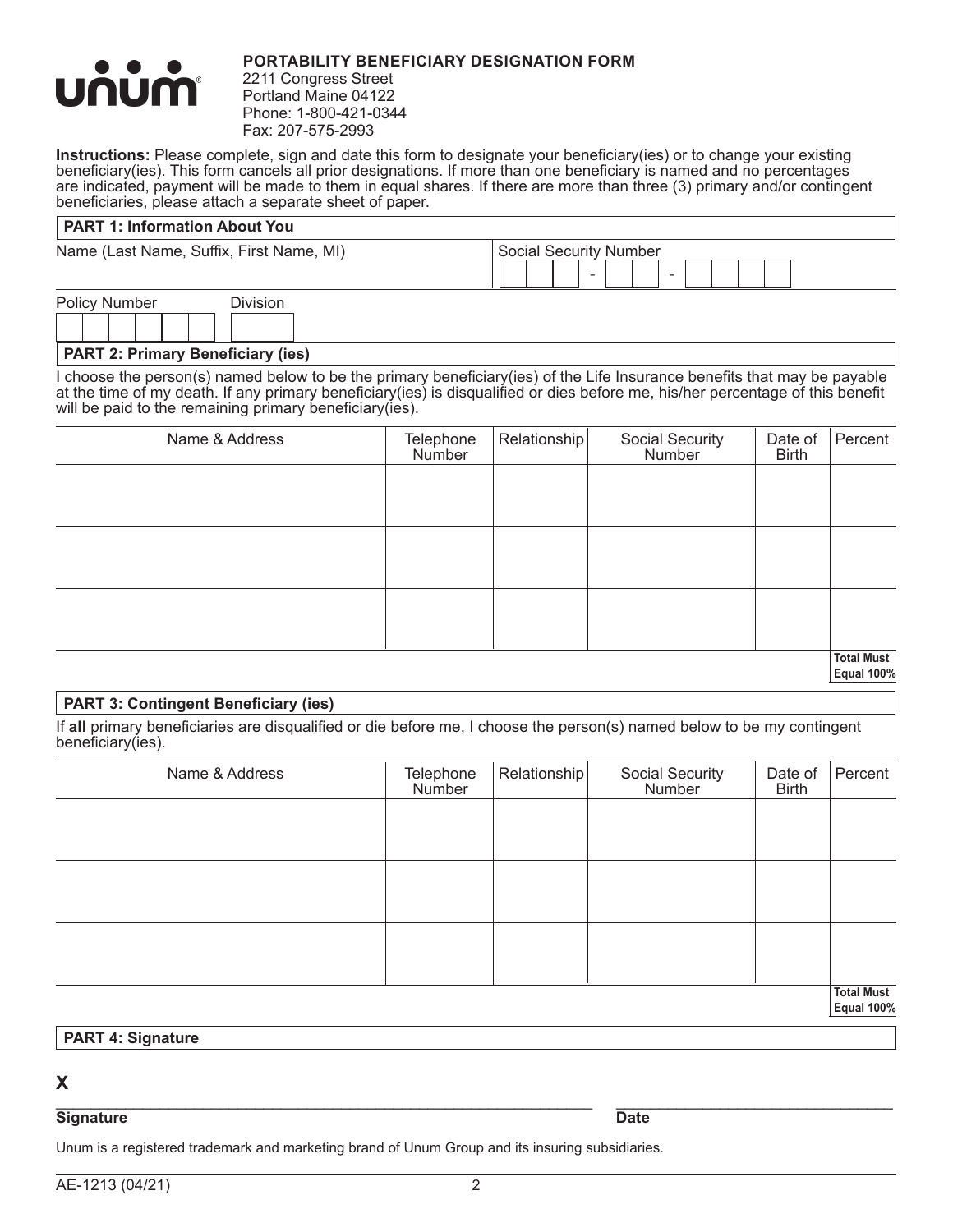

#### **HOW TO CALCULATE YOUR PORTABILITY PREMIUM PAYMENT**

| <b>Calculate Your Premium Payment</b>                                                                                                                                                                                              |                                                                                                                                                                                                                                                     |
|------------------------------------------------------------------------------------------------------------------------------------------------------------------------------------------------------------------------------------|-----------------------------------------------------------------------------------------------------------------------------------------------------------------------------------------------------------------------------------------------------|
| 1. Find your rate on the rate table under appropriate tobacco<br>use, if applicable. The rate is based on your age at the time<br>your coverage terminates or is reduced.                                                          |                                                                                                                                                                                                                                                     |
| Note: You will qualify for non-tobacco premium rates if you have<br>not used any tobacco products within the last 12 months.                                                                                                       | <b>Base Rate Per</b><br>\$1,000 of Coverage ____________                                                                                                                                                                                            |
| Your life insurance rates will continue to increase with age, every<br>5 years (for example, at age 50, 55, 60 etc.).                                                                                                              |                                                                                                                                                                                                                                                     |
| 2. Determine the amount of insurance you want. You may have<br>any amount up to and including the amount you had under<br>the group plan.                                                                                          | Amount of Coverage _______________                                                                                                                                                                                                                  |
| Note: You may be eligible to increase your coverage which<br>would require Evidence of Insurability subject to maximums<br>outlined in your former group insurance policy.                                                         |                                                                                                                                                                                                                                                     |
| 3. a. Base Rate Per thousand dollars of coverage:                                                                                                                                                                                  | <b>Base Rate</b>                                                                                                                                                                                                                                    |
| b. Number of thousand dollars you want:                                                                                                                                                                                            | # of \$1,000 Units<br>$x$ and $x$ and $x$ and $x$ and $x$ and $x$ and $x$ and $x$ and $x$ and $x$ and $x$ and $x$ and $x$ and $x$ and $x$ and $x$ and $x$ and $x$ and $x$ and $x$ and $x$ and $x$ and $x$ and $x$ and $x$ and $x$ and $x$ and $x$ a |
| Multiply a. by b.:<br>C.                                                                                                                                                                                                           | Base Rate X # of Units<br><u> Liberal Maria de la Carlo de la Carlo de la Carlo de la Carlo de la Carlo de la Carlo de la Carlo de la Carlo </u>                                                                                                    |
| Mode you would like to pay<br>d.                                                                                                                                                                                                   | Mode<br>$\boldsymbol{X}$                                                                                                                                                                                                                            |
| Monthly = $1$                                                                                                                                                                                                                      |                                                                                                                                                                                                                                                     |
| $Quarterly = 3$                                                                                                                                                                                                                    |                                                                                                                                                                                                                                                     |
| Semi-annual = $6$                                                                                                                                                                                                                  |                                                                                                                                                                                                                                                     |
| Annual = $12$                                                                                                                                                                                                                      |                                                                                                                                                                                                                                                     |
| e. TOTAL c. and d. This is your premium                                                                                                                                                                                            | <i><b>*TOTAL</b></i>                                                                                                                                                                                                                                |
| *This is the estimated amount due per payment, actual billed amount may vary slightly due to rounding                                                                                                                              |                                                                                                                                                                                                                                                     |
| <b>Sample Portability Premium Calculation:</b>                                                                                                                                                                                     |                                                                                                                                                                                                                                                     |
| A 44 year old person decides to continue \$25,000 of coverage<br>1.<br>The person wishes to pay premiums annually<br>2.<br>The monthly rate for a 44 year old is \$.510 per \$1,000 of coverage<br>З.<br>Calculate premiums:<br>4. |                                                                                                                                                                                                                                                     |
| Base rate per thousand dollars of coverage:<br>а.                                                                                                                                                                                  | \$.510 (sample rate)                                                                                                                                                                                                                                |
| Number of thousand dollar units you wanted:<br>b.                                                                                                                                                                                  | x <sub>25</sub>                                                                                                                                                                                                                                     |
| Multiply a. by b.:<br>C.                                                                                                                                                                                                           | \$12.75 (Monthly)                                                                                                                                                                                                                                   |
| Multiply c. by 12 for annual<br>d.                                                                                                                                                                                                 | x <sub>12</sub>                                                                                                                                                                                                                                     |
| TOTAL. This is the sample premium amount.<br>е.                                                                                                                                                                                    | \$153.00 (Sample Annual Premium)                                                                                                                                                                                                                    |
|                                                                                                                                                                                                                                    |                                                                                                                                                                                                                                                     |

**Your actual coverage is subject to the terms, conditions, limitations and restrictions set forth in your certificate of coverage and the Summary of Benefits or Policy.**

Unum is a registered trademark and marketing brand of Unum Group and its insuring subsidiaries.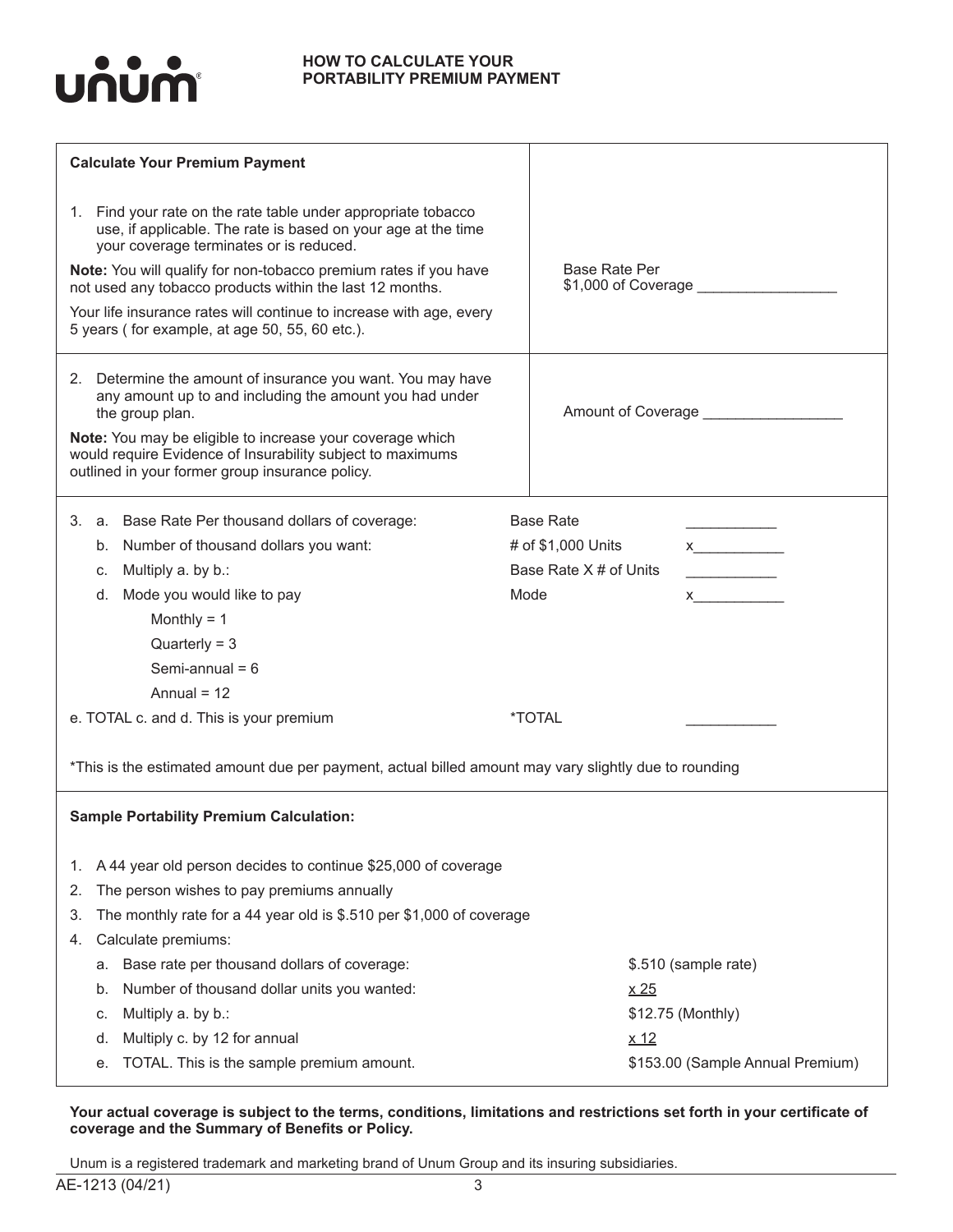

**Unum Life Insurance Company of America Authorization and Agreement for Automatic Payments Drawn By and Payable To: Unum Life Insurance Company of America (hereinafter referred to as "the Company") 2211 Congress Street, Portland, Maine 04122 1-800-421-0344 Fax number: 207-575-2993 email to: PortabilityConversion@unum.com PLEASE PRINT**

| <b>BL#/POLICY NUMBER</b> | <b>INSURED NAME</b> | <b>SOCIAL SECURITY NUMBER</b> |
|--------------------------|---------------------|-------------------------------|
|                          |                     |                               |
|                          |                     |                               |

 $\square$  Please apply this to all my policies

| 1. | Purpose for submitting this authorization form:                                                                  | Type of Account:                                         |                                      |  |  |
|----|------------------------------------------------------------------------------------------------------------------|----------------------------------------------------------|--------------------------------------|--|--|
|    | $\Box$ New Preauthorized payment plan<br>$\Box$ Addition of new policy to plan                                   | $\Box$ Change in bank<br>$\Box$ Change in account number | $\Box$ Checking<br>$\square$ Savings |  |  |
|    |                                                                                                                  |                                                          |                                      |  |  |
|    |                                                                                                                  |                                                          |                                      |  |  |
|    |                                                                                                                  |                                                          |                                      |  |  |
|    | 5. Routing Number (9 digits): ___ __ __ __ __ __ __ __ __ __ __ __                                               |                                                          |                                      |  |  |
|    |                                                                                                                  |                                                          |                                      |  |  |
|    | Refer to the sample check for help locating the Routing Number and Account Number, Attach or scan a Voided Check |                                                          |                                      |  |  |

e cneck for help locating the Routing Number and Account Number. Attach or scan a Voide (optional).

#### **Sample Check**

|                                 | John Doe<br>123 Main Street<br>Yourtown, ST 12345                  | Date                            | 1105           |
|---------------------------------|--------------------------------------------------------------------|---------------------------------|----------------|
|                                 | Pay to the<br>Order of                                             |                                 |                |
| <b>Routing</b><br><b>Number</b> | <b>Your First Bank</b><br>Yourtown, ST 12345<br><b>Your Branch</b> | <b>Account</b><br><b>Number</b> | <b>Dollars</b> |
|                                 | 101010001                                                          | 1000033338281)1105              |                |

#### **APPLICANT INFORMATION FOR BANK:**

You are hereby authorized, as a convenience to me, to pay and charge to my account any check or electronic fund transfer drawn on this account on the first of the month by and payable to the order of the company(s) indicated above for itself (themselves), provided there are sufficient collected funds in said account to pay the same upon presentation. I agree that your rights in respect to each such check or transfer shall be the same as if it were a check drawn on you and signed personally by me. This authority is to remain in effect until revoked by me in writing, and until you actually receive such notice and you have had a reasonable time to act on it. I agree that you shall be fully protected in honoring any such check or transfer.

I further agree that if any such check or transfer be dishonored, whether with or without cause and whether intentionally or inadvertently, you shall be under no liability whatsoever even though such dishonor results in the forfeiture of insurance.

| Signature of Depositor            | Date |
|-----------------------------------|------|
|                                   |      |
| Please print name as signed above |      |
|                                   |      |

# **A COPY OF THIS AUTHORIZATION SHALL BE AS VALID AS THE ORIGINAL**